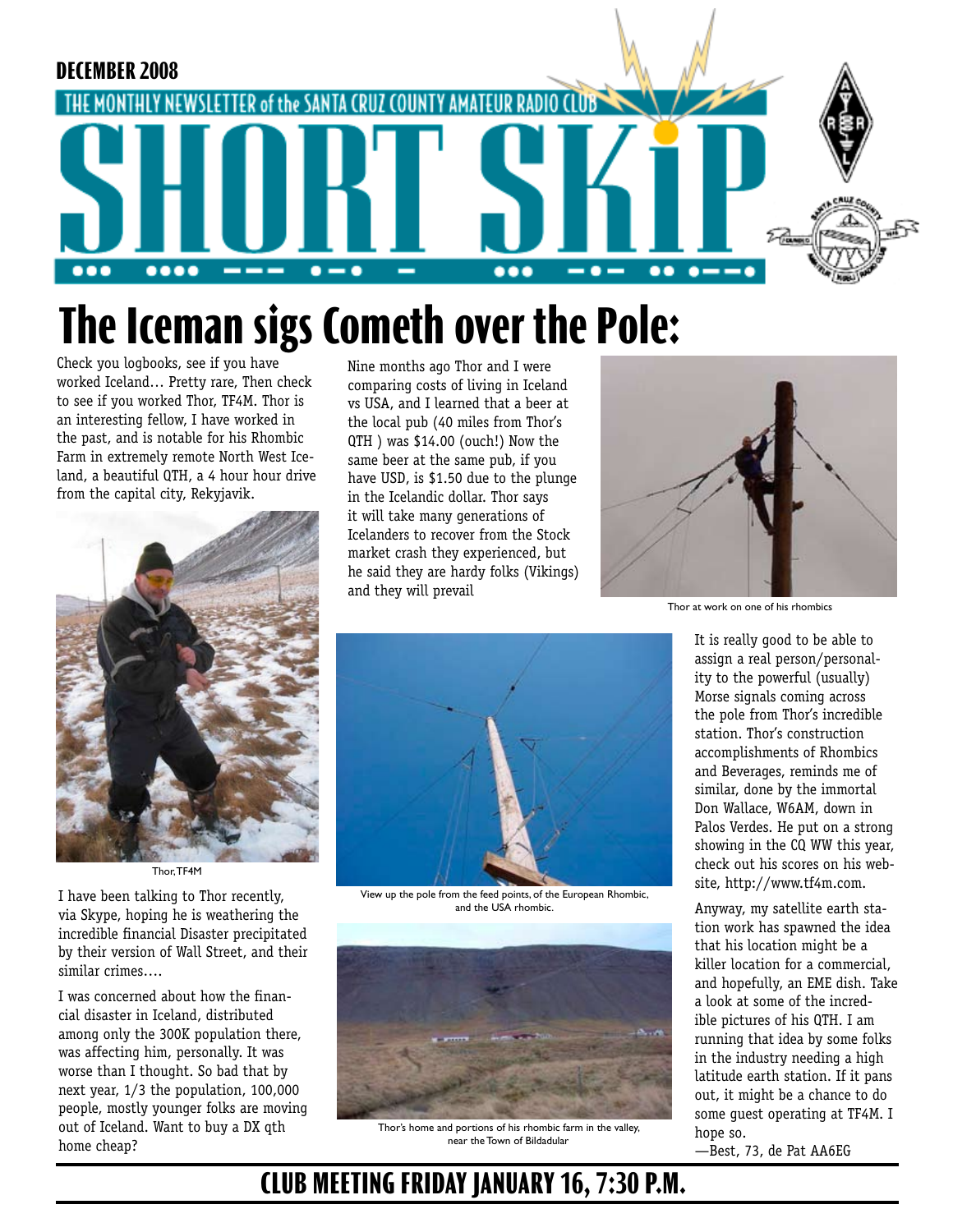## **SHORT S**

# **Amateur Radio Direction Finding in Bulgaria WSPR SETS NEW DX**

ARDF, also known as radio orienteering and radiosport, is an amateur racing sport that combines radio direction finding with the map and compass skills of orienteering. It is a timed race in which individual competitors use a topographic map, a magnetic compass and radio direction finding apparatus to navigate through diverse wooded terrain while searching for radio transmitters. The rules of the sport and international competitions are organized by the International Amateur Radio Union. The sport has been most popular in Eastern Europe, Russia, and China, where it was often used in the physical education programs in schools.

ARDF events use radio frequencies on either the two-meter or eighty-meter amateur radio bands. These two bands were chosen because of their universal availability to amateur radio licensees in all countries. In the UK events with somewhat different rules are run on 160 meters. The radio equipment carried by competitors on a course must be capable of receiving the signal being transmitted by the five transmitters and useful for radio direction finding, including a radio receiver, attenuator, and directional antenna. Most equipment designs integrate all three components into one handheld device.

Fox Hunting in North America generally involves finding one hidden transmitter by driving around all day in an SUV equipped with directional antennas. ARDF in Bulgaria, on the other hand, involves running over rough terrain carrying a portable receiver and finding multiple transmitters. Just to make it more difficult, the transmitters are carefully hidden in the forest over an area of several square kilometers. Running through this terrain can be a good physical workout. This sport is not recommended for your overweight couch potato style ham radio operator.

During my recent visit to Bulgaria it was a pleasure to see the sport attracting so many young people. Clearly this is an event in which the whole family can and does participate.The awards ceremony at the end of the weekend was a big hit and almost everyone went home with a certificate of some kind.

—Peter Jennings AB6WM

PS On his web site Peter describes his many ham and hang gliding travels in Bulgaria and elsewhere.

# **Wireless World**

Our Wireless World As a budding young engineer in the 50s my favorite technical magazine in the UK was called "Wireless World". It always had the latest designs and projected an exciting future of applications. Pick up many a magazine now and it is not hard to find extraordinary examples of wireless applications well beyond the imagination of those times. I found these in the current issue of the "IEEE Spectrum".

A technique that uses radio frequency energy to extract oil from shale (according to the DOE the US has 2 trillion barrels of the world's 2.6 trillion barrels of shale oil). Oil producers would lower antennas into a well and heat the shale to reduced the oil's viscosity enough to pump it to the surface.

A Neurostimulator is a battery-powered medical device implanted in a patient

to control chronic pain.The battery is recharged wirelessly and the patient can control the stimulli with an inductively coupled programming wand.

The latest ultralight notebook computers include the draft IEEE WiFi 802.11n 108 Mbit/sec standard that uses power more efficiently than 802.11a/b/g. Manufacturers can now embed 3G and other broadband RF chips and antennas, yielding better performance and consuming less power.

In the magazine's recruitment section I note RF engineers are in demand on a wide array of subjects including; through-the-wall sensors, hardware-inthe-loop simulation, and several applications for high power microwave Radar.

If you have any unusual examples of our Wireless World drop a note to our Ron K6EXT our esteemed. Editor.

—W6WO

# **RECORDS**

A newly developed digital mode is breaking all sorts of QRP records. Its called the Weak Signal Propagation Reporter. It was developed by the man who gave us WSJT: Joe Taylor, W1SJT. Taylor calls it WSPR. Justin Giles-Clark, VK7TW, is in South Hobart, Tasmania, is here to tell us of the of the distance records broken and other that have been set:

Back on Friday, 31 Oct, Bob VK7KRW had a two way contact with Richard, N2JR, in Virginia, USA. on the 80M band, over a distance of 16300Kms and both stations were running 2watts, yes, only 2 watts!

Bob's antenna is an Inverted V dipole and Richard was using a Butternut ground mounted vertical. The SNR at that stage was around -25dB.

Bob VK7KRW has been recently experimenting with WSPR on the HF bands (15, 17, 20, 30, 40 & 80M) and he has had a number of QRP contacts into the UK, EU, JA, USA, Canada and ZL.

Bob mentioned that he reduced power to 1W and he was still received by Richard but unfortunately heard nothing in return at that power level.

Later that evening Bob received an email from Pat, F6IRF, who runs the WSPR net, confirming that we had set a new world distance record for a two way QRP contact on the 80M band. Bob mentioned that stations in the Northern hemisphere are desperately looking for more stations in the southern regions so if people want something to experiment with, try WSPR.

A call went out on the VK7 Regional News and records started to tumble with Dick VK7DIK making a bilateral contact with Joe Taylor K1JT over a distance of 23352km on 40m with just 5 watts.

The powers just keep reducing and distances just keep increasing. Larry WB3ANQ was able to get through to VK6DI using just 5mW (+7dBm) over a distance 18615Km.

WSPRnet.org has all the information required and links to the software. The URL is: http://www.wsprnet.org/drupal/

— VK7TW. for Amateur Radio Newsline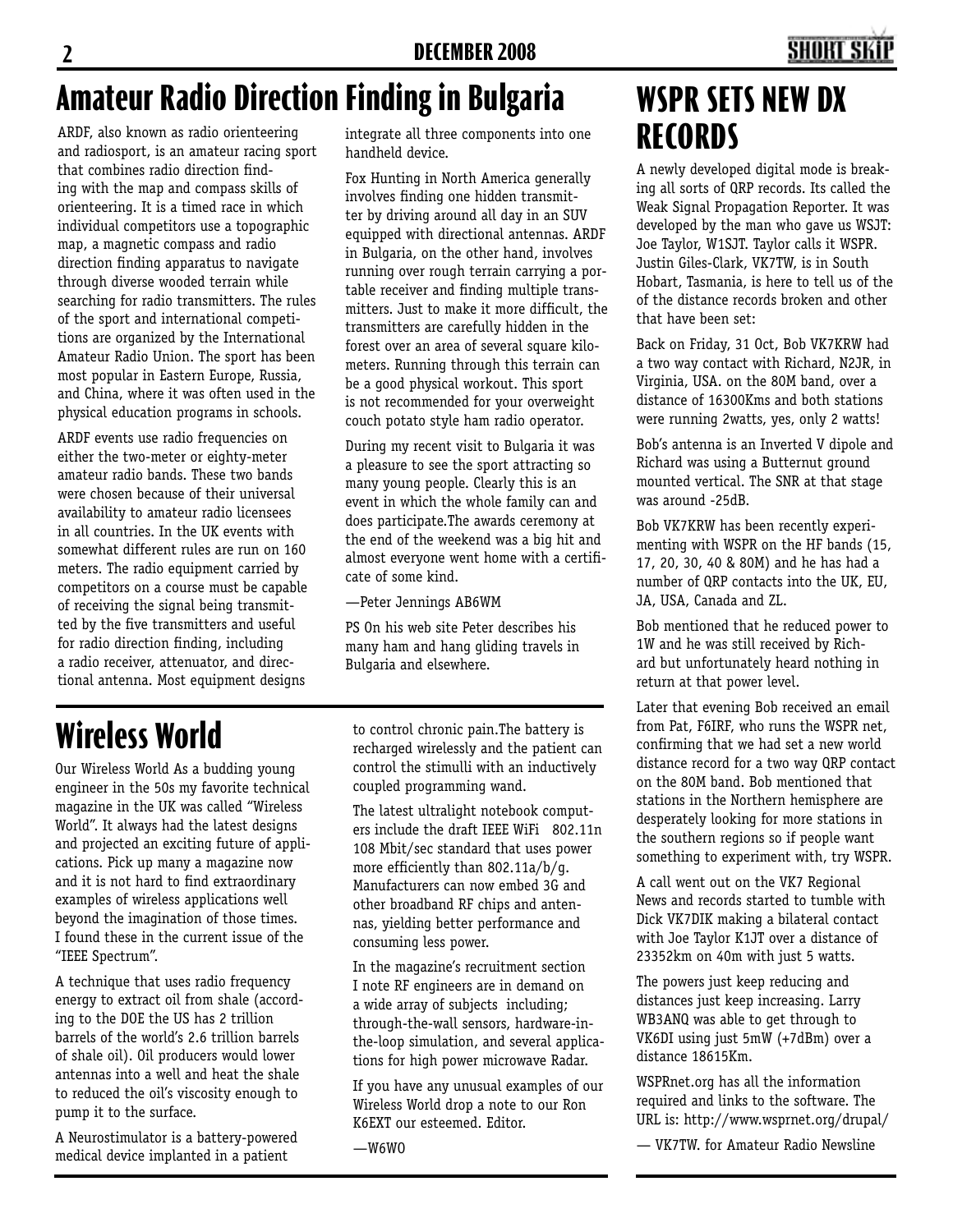## SHORT SKII



During the November club meeting, we were introduced to Jerry Enman, AE6I, our new EC for Santa Cruz. With the fire season just over, Jerry can stand by for floods, earthquakes and mud and rockslides headed our way this winter. It could be a good, wet winter (or not!) this year.

Tom Stollar, AE6XQ, had some help from everyone's dear friend JV, K6HJU, putting up new antennas and coax for his towers. Tom said they had been in place for a few decades and needed refurbishment. He wants to be ready when the sun spot cycle begins its upward climb in earnest.

The November club meeting was fun. The auctioneer was Don Taylor, K6GHA, and what a great job he did. Over the years, the auction has been a big hit and a high point of the year. We have been fortunate to have several really great auctioneers to entertain us in past. For many years Dan Anderson, (SK), did the honors. There are always laughs all around as the auctioneer/ master-of-ceremonies tries to describe the virtues and inner workings of some mysterious device or mechanism which absolutely no one except the donor recognizes. Don's lively ad libs kept the exchanges and extemporaneous comments rolling. All the bidders had a great time trying to out bid each other, some were more successful than others but I believe that everyone was happy. Besides, who know what exchanges took place in the parking lot after the meeting? I forget who finally ended up with the classic Swan 350 but that tuning dial with its twospeed gear had a solid feel that was well worth having. I got to spin the dial a few times. Nice. Another great rig picked up was a sharp looking National NC-125 receiver. It has been many years since I last saw one of those. Among the bidders were Cody Adams, KG6YPK and Diane Cowan, KI6IFS. Diane was all outfitted with bicycle riding togs and her helmet. I'm sure she didn't win the bid on the National NC-125, as balancing it on her bike on the way home would have been a challenge.

We had our annual election of officers and I

#### **DECEMBER 2008 3**

was once again reminded that in the early 1980s, we voted and wrote the names and offices of those elected on the blackboard. Someone erased the blackboard when we vacated the room and nobody remembered to jot the names and positions down. There was a bit of collective reconstruction for the secretary after that shocking error was discovered. I believe that Susan Tracy was the President at the time.

Was having dinner the other night and met a woman living near Redding. She was in Santa Cruz, visiting her mother, a friend of mine. She mentioned that she owned a 40 acre ranch. Her neighbors were from Santa Cruz, and did I know them? Jim Livingston and XYL Cory, friends of mine and Lee, KC6BML, and Rich Hanset, KI6EH. The Livingstons live on an adjacent 80 acre ranch and raise grapes. Another one for the small world department! Jim gave a few technical lectures for my ham radio classes at Cabrillo College in the mid 80s.

## **KGO Radio goes Green**

San Francisco station KGO AM says that it has gone partially green. According to its website, on October 30th KGO became the first major commercial broadcast media outlet in California to reach its listeners by harnessing the power of the sun to reduce its dependence on the regions power system.

The KGO solar energy program began last winter. The now completed solar panel installation is located at the stations transmitter site near San Francisco's Dumbarton Bridge. Not only does it reduce KGO's daily load on the power grid, but it will serve as an ongoing test facility for emerging solar technology. You can see the construction of the solar power system as it progressed from 2008 to now http://dynamic.kgoradio.com/ solar.php. —from Amateur Radio Newsline

## **Rescue Radio**

Global Security Systems and Northrop Grumman say that they are working together to offer an integrated emergency alert system. One that they hope will be deployed all across the United States by homeland security officials. According to a news release the system is designed to cover any emergency situation at any level. It says that in the event of a war, natural disaster, national, regional or local emergency the combined systems will allow the president, state and local officials, critical infrastructure and emergency management agencies to seamlessly and immediately communicate with first responders as well as citizens. This using any and all forms of personal communications devices such as cellular phones, wireless Personal Digital Assistants and permanently installed two-way enabled entertainment systems.

Northrop Grumman will build a national, state and local alert and warning system that uses wireless communications infrastructure and consumer devices. Global Security Systems will contribute expertise in local collection and delivery of emergency messages and its experience in deploying its Alert FM system.

The two companies believe they can offer an all encompassing national alerting framework that spans agencies and levels of government at all levels while benefiting from an installed base at emergency operations centers. They also contend that this system will provide an access point to involve mobile service providers and device integration labs.

According to the announcement, the Alert FM technology allows warnings to be sent to geographically specific areas and the control processor chip can be designed into common devices such as cell phones, pagers and even smoke detectors. It will be interesting to see if any ham radio manufacturer decides to integrate Alert FM into the next generation of ham radio gear or if they will be licensed by the technology's patent holder to do so.

—from the Amateur Radio Newsline,